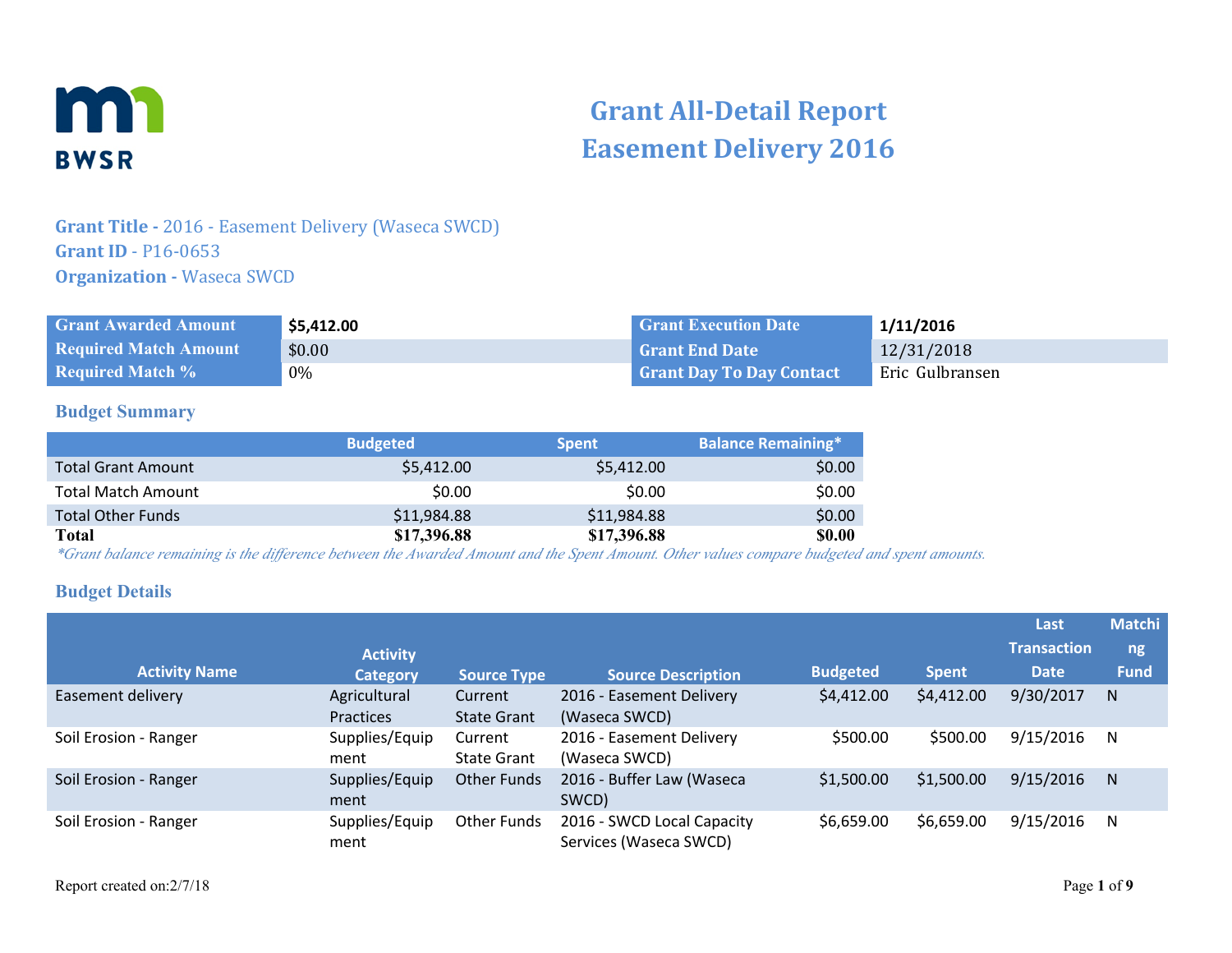|                        |                        |                               |                                                      |                 |              | Last               | <b>Matchi</b> |
|------------------------|------------------------|-------------------------------|------------------------------------------------------|-----------------|--------------|--------------------|---------------|
|                        | <b>Activity</b>        |                               |                                                      |                 |              | <b>Transaction</b> | ng            |
| <b>Activity Name</b>   | <b>Category</b>        | <b>Source Type</b>            | <b>Source Description</b>                            | <b>Budgeted</b> | <b>Spent</b> | <b>Date</b>        | <b>Fund</b>   |
| Soil Erosion - Trailer | Supplies/Equip<br>ment | Current<br><b>State Grant</b> | 2016 - Easement Delivery<br>(Waseca SWCD)            | \$500.00        | \$500.00     | 9/23/2016          | N             |
| Soil Erosion - Trailer | Supplies/Equip<br>ment | <b>Other Funds</b>            | 2016 - Buffer Law (Waseca<br>SWCD)                   | \$500.00        | \$500.00     | 9/23/2016          | -N            |
| Soil Erosion - Trailer | Supplies/Equip<br>ment | <b>Other Funds</b>            | 2016 - SWCD Local Capacity<br>Services (Waseca SWCD) | \$3,325.88      | \$3,325.88   | 9/23/2016          | N             |

# **Activity Details Summary**

| <b>Activity Details</b> |  | <b>Total Action Count Total Activity Mapped</b> | <b>Proposed Size / Unit</b> | <b>Actual Size / Unit</b> |
|-------------------------|--|-------------------------------------------------|-----------------------------|---------------------------|
|-------------------------|--|-------------------------------------------------|-----------------------------|---------------------------|

## **Proposed Activity Indicators**

| <b>Activity Name</b>            | <b>Indicator Name</b> | Value & Units      |      | <b>Waterbody Calculation Tool</b> | <b>Comments</b> |
|---------------------------------|-----------------------|--------------------|------|-----------------------------------|-----------------|
| <b>Final Indicators Summary</b> |                       |                    |      |                                   |                 |
| <b>Indicator Name</b>           |                       | <b>Total Value</b> | Unit |                                   |                 |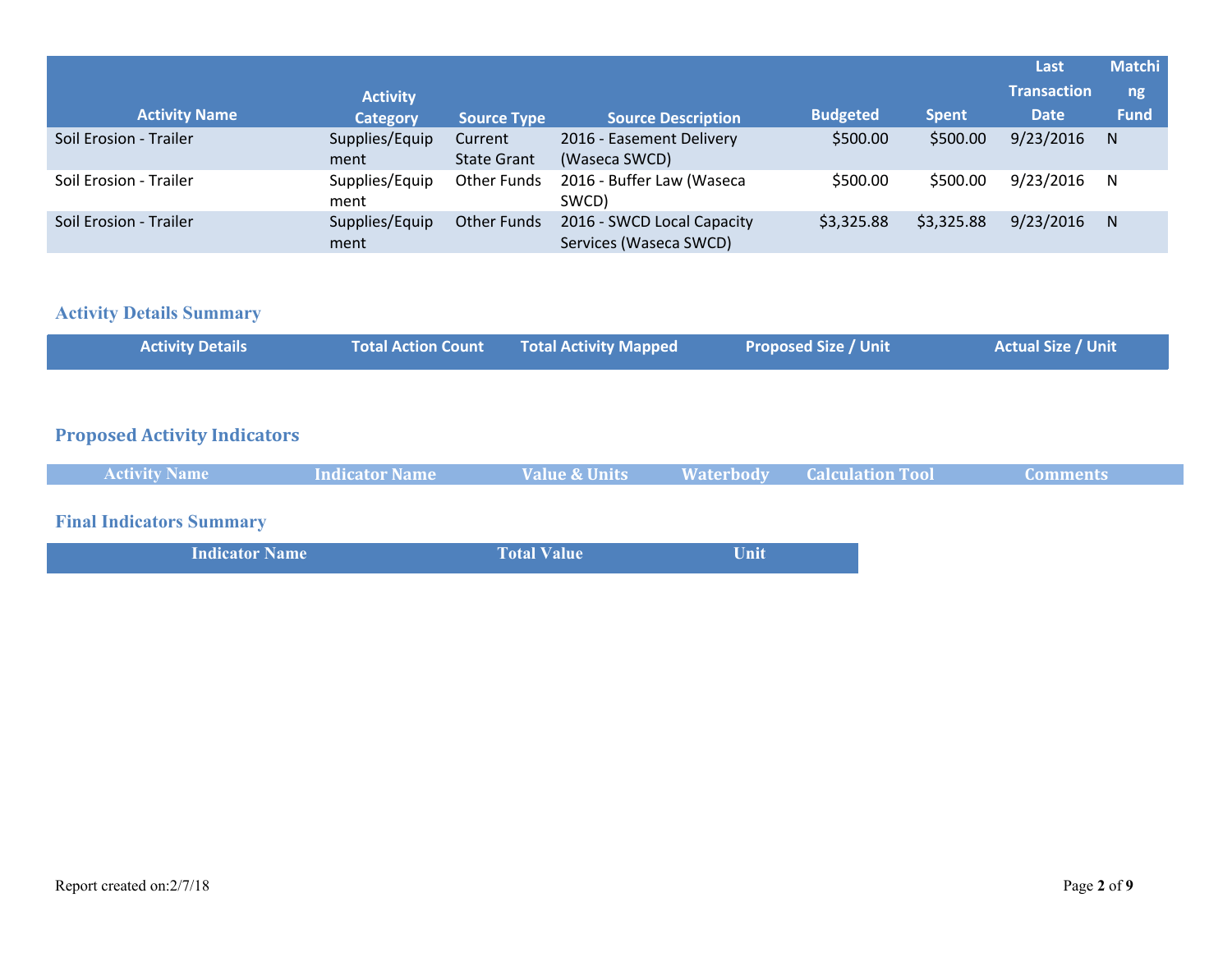# **Grant Activity**

| <b>Grant Activity - Easement delivery</b> |                                                                                                                                                                              |                 |           |  |  |
|-------------------------------------------|------------------------------------------------------------------------------------------------------------------------------------------------------------------------------|-----------------|-----------|--|--|
| <b>Description</b>                        | Easement delivery                                                                                                                                                            |                 |           |  |  |
| <b>Category</b>                           | <b>AGRICULTURAL PRACTICES</b>                                                                                                                                                |                 |           |  |  |
| <b>Start Date</b>                         | $11$ -Jan- $16$                                                                                                                                                              | <b>End Date</b> | 31-Dec-18 |  |  |
| <b>Has Rates and Hours?</b>               | Yes                                                                                                                                                                          |                 |           |  |  |
| <b>Actual Results</b>                     | 2017                                                                                                                                                                         |                 |           |  |  |
|                                           | Jan. 1 - Mar 31 - 2 hours @ \$31.32 = \$62.64                                                                                                                                |                 |           |  |  |
|                                           | April 1 - June 30 - 26 hours @ \$32.66 = \$849.16                                                                                                                            |                 |           |  |  |
|                                           | July 1 - September 30 - 45.7967 hours @ 32.66 = \$1495.72                                                                                                                    |                 |           |  |  |
|                                           | 2016                                                                                                                                                                         |                 |           |  |  |
|                                           | April 1 - June 30 - 2 hours @ $31.32 = $62.64$                                                                                                                               |                 |           |  |  |
|                                           | July 1 - Sep. 30 - 57 hours @ 31.32 = \$1,785.24                                                                                                                             |                 |           |  |  |
|                                           | Oct. 1 - Dec. 30 - 5 hours @ $31.32 = $156.60$                                                                                                                               |                 |           |  |  |
|                                           | These are hours that the District technician (Tyler Polster) spent performing easement checks and discussing easement<br>options, maintenance, and concerns with landowners. |                 |           |  |  |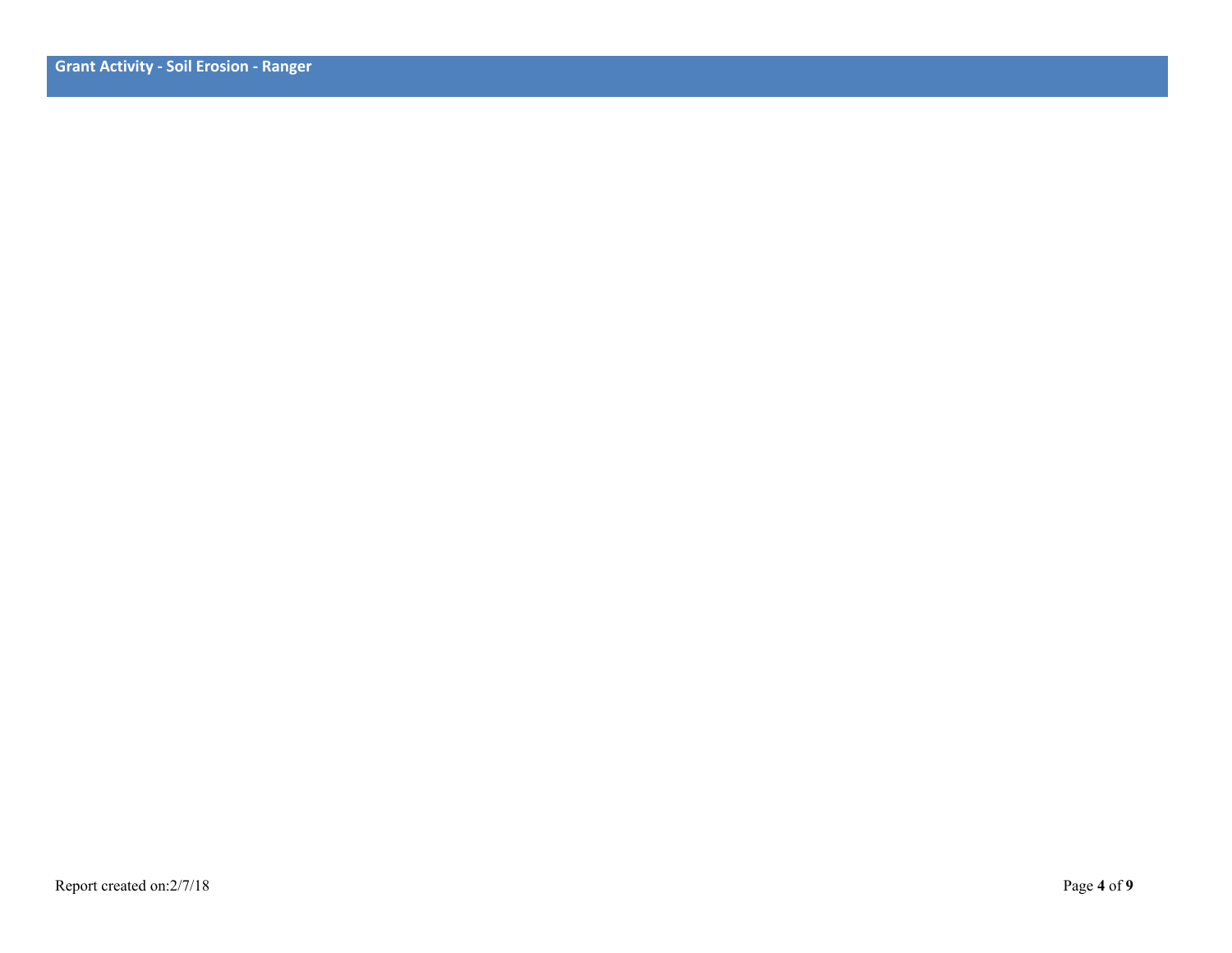| <b>Description</b> |  |
|--------------------|--|
|                    |  |

#### **Soil Erosion - Ranger**

\$7000 will be used from this grant, \$1500 will be used from the FY16 Buffer Law grant, and \$500 will come from the Easement Delivery grant to purchase this equipment.

The Ranger will allow SWCD staff to more efficiently assist landowners with tasks such as evaluation of potential project sites and easement checks and maintenance.

Goal, Objective, Implementation Step, Page in the Waseca County 2009-18 Local Water Management Plan Goal 1: Protect and Improve the Quality of Water Resources throughout the County Objective 4: Reduce erosion and sediment loading of surface water resources Step 2: Reduce total nitrogen and total phosphorus concentrations through nutrient management procedures (including manure)/reduced applications on 20% of normalized acreage of total Le Sueur River Watershed. Once completed, utilize Cannon River WRAPS to determine rate applicable for Cannon River Watershed. Page: 45

Goal, Objective, Implementation Step, Page in the Water Plan Goal 1: Protect and Improve the Quality of Water Resources throughout the County Objective 4: Reduce erosion and sediment loading of surface water resources Step 17: Offer subsidies (minimum 5 per year) to farmer willing to participate in total suspended solid reduction strategies, including the construction of two-stage ditches and sediment retention ponds Page: 49

Goal, Objective, Implementation Step, Page in the Water Plan Goal 2: Maintain and Enhance the County's Drainage System and Wetland Resources Objective 1: Properly manage the County's drainage system and Objective 2: Preserve and restore wetlands Step 32: Achieve 22,700 new adoption acres of conservation tillage and 8,900 new adoption acres of cover crops in the Le Sueur River Watershed to act as part of the WRAPS 10-year 5% reduced flow goal. Page: 52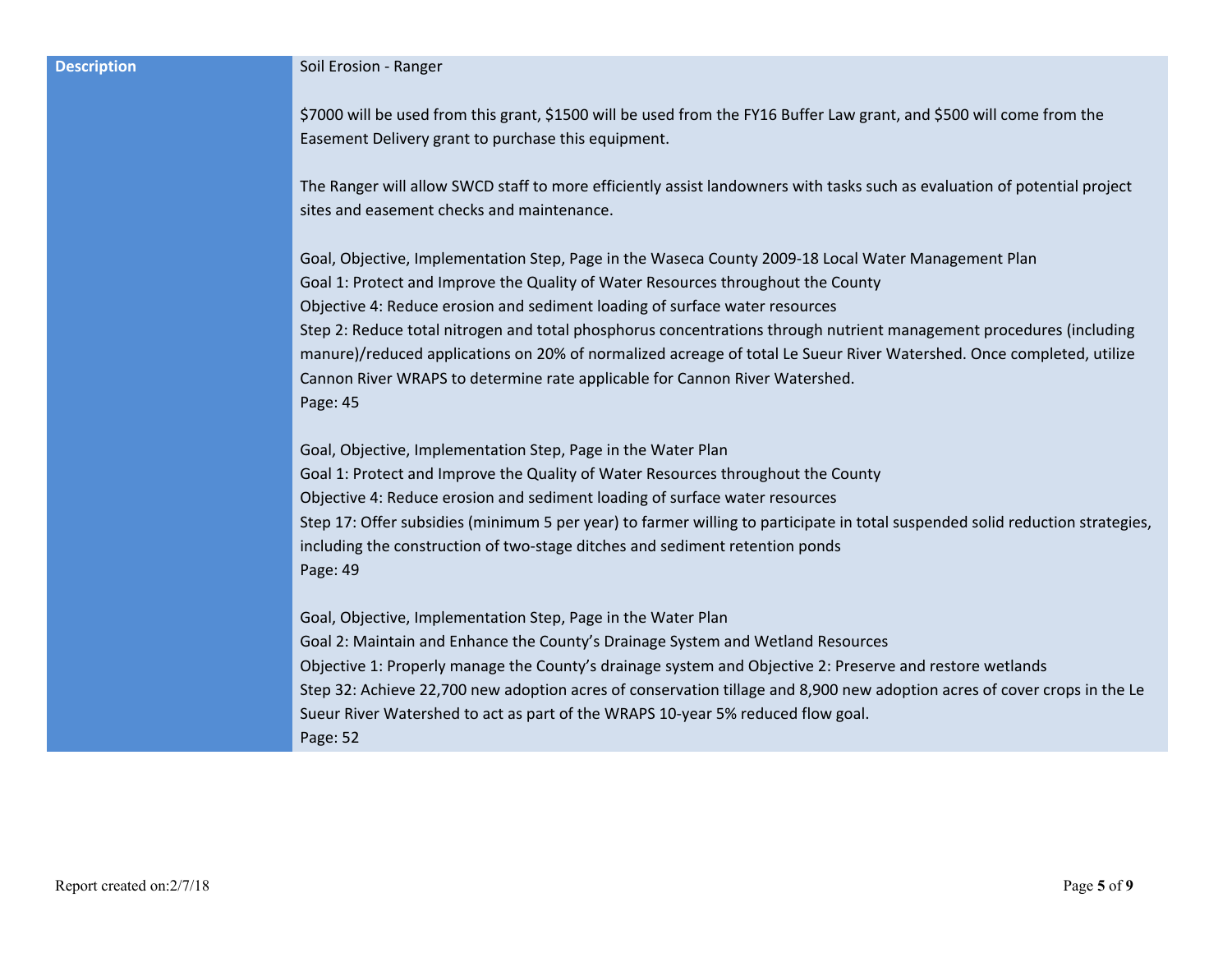| <b>Category</b>             | SUPPLIES/EQUIPMENT                                                                                                  |                 |                 |
|-----------------------------|---------------------------------------------------------------------------------------------------------------------|-----------------|-----------------|
| <b>Start Date</b>           | $14$ -Apr-16                                                                                                        | <b>End Date</b> | $15-$ Sep $-16$ |
| <b>Has Rates and Hours?</b> | No                                                                                                                  |                 |                 |
| <b>Actual Results</b>       | 2016                                                                                                                |                 |                 |
|                             | The District purchased a Ranger to allow staff to more effectively do site visits and perform easement inspections. |                 |                 |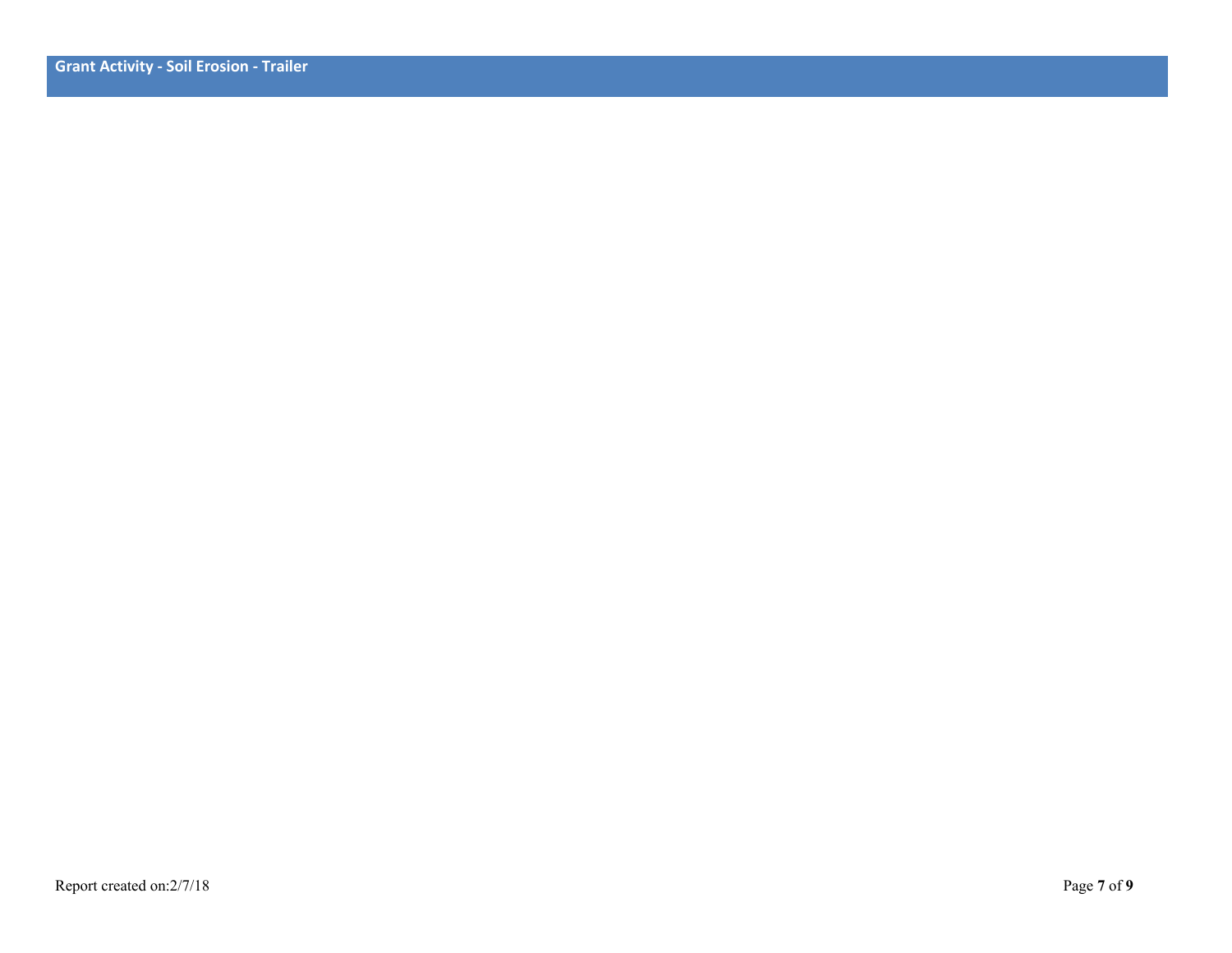**Description Solution** Soil Erosion - Trailer

\$4000 will be used from this grant, \$500 will be used from the FY16 Buffer Law grant, and \$500 will come from the Easement Delivery grant to purchase this trailer.

The trailer will be used to move the Ranger from one site to another safely and efficiently. This will allow SWCD staff to more efficiently assist landowners with tasks such as evaluation od potential project sites and easement checks and maintenance.

Goal, Objective, Implementation Step, Page in the Waseca County 2009-18 Local Water Management Plan Goal 1: Protect and Improve the Quality of Water Resources throughout the County Objective 4: Reduce erosion and sediment loading of surface water resources Step 2: Reduce total nitrogen and total phosphorus concentrations through nutrient management procedures (including manure)/reduced applications on 20% of normalized acreage of total Le Sueur River Watershed. Once completed, utilize Cannon River WRAPS to determine rate applicable for Cannon River Watershed. Page: 45

Goal, Objective, Implementation Step, Page in the Water Plan Goal 1: Protect and Improve the Quality of Water Resources throughout the County Objective 4: Reduce erosion and sediment loading of surface water resources Step 17: Offer subsidies (minimum 5 per year) to farmer willing to participate in total suspended solid reduction strategies, including the construction of two-stage ditches and sediment retention ponds Page: 49

Goal, Objective, Implementation Step, Page in the Water Plan Goal 2: Maintain and Enhance the County's Drainage System and Wetland Resources Objective 1: Properly manage the County's drainage system and Objective 2: Preserve and restore wetlands Step 32: Achieve 22,700 new adoption acres of conservation tillage and 8,900 new adoption acres of cover crops in the Le Sueur River Watershed to act as part of the WRAPS 10-year 5% reduced flow goal. Page: 52 **Category Category SUPPLIES/EQUIPMENT Start Date** 14-Apr-16 **End Date** 23-Sep-16 **Has Rates and Hours?** No **Actual Results** 2016 The District purchased a trailer to enable staff to move the Ranger from one site to another.